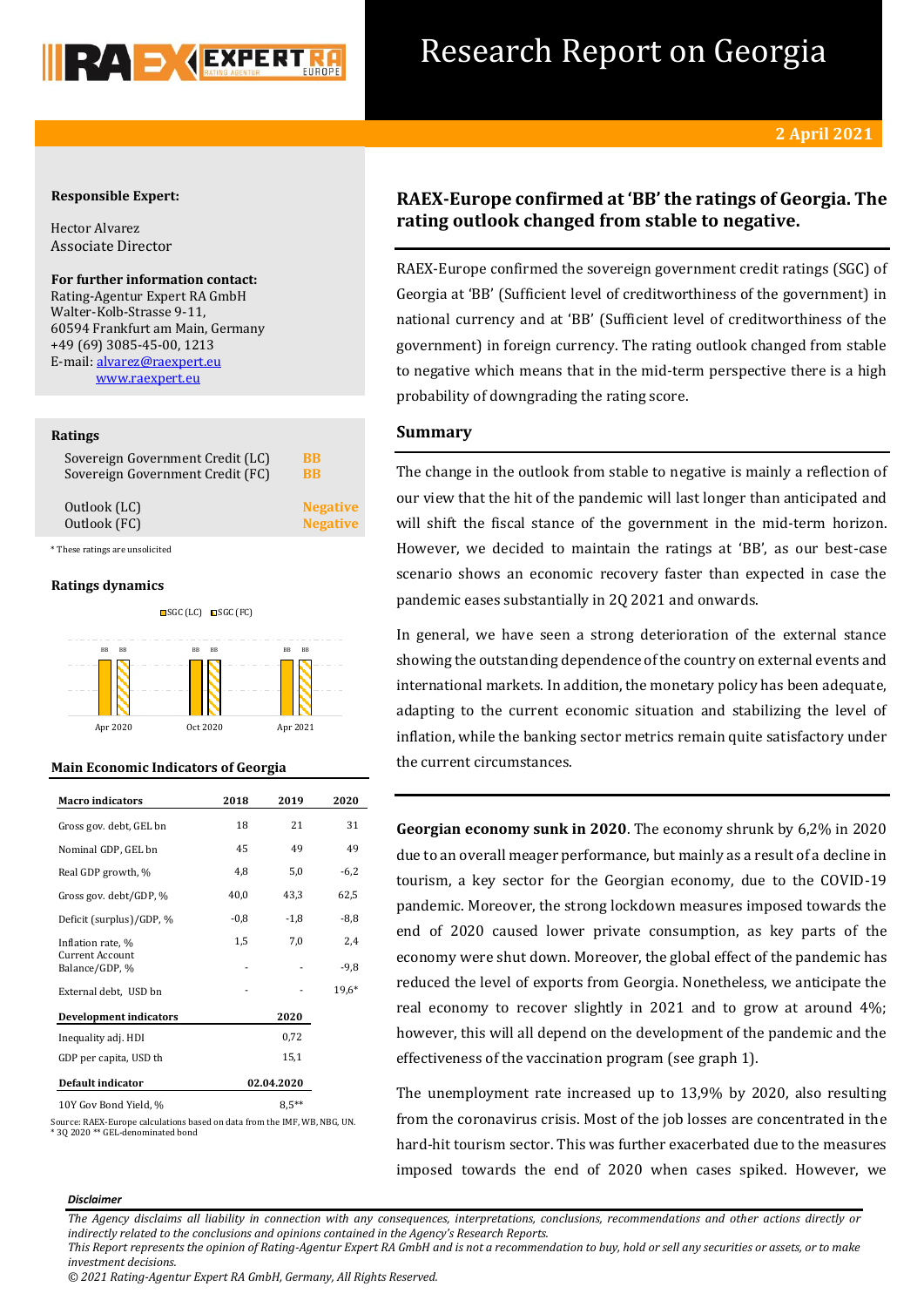# RAD JAEXPERT

## **Graph 1:** Macroeconomic indicators, %



Source: RAEX-Europe calculations based on data from the IMF, Geostat and N<sub>BC</sub>

#### **Graph 2:** Fiscal budget dynamics, % of GDP



Source: RAEX-Europe calculations based on data from the IMF and Ministry of Finance of Georgia

## **Graph 3:** Government debt dynamics, %

anticipate this figure to decline in 2021 as restrictions are being lifted and the vaccination campaign has recently started.

**Fiscal policy to remain supportive to mitigate pandemic effects.** The fiscal deficit widened substantially to around 8,8% of GDP in 2020 (see graph 2). This was chiefly caused by the strong anti-crisis spending by the government in healthcare, as well as support for businesses and households. Moreover, the augmented deficit, which includes budgetary lending, is expected to have stood at around 9% in 2020.

We anticipate the metric to remain negative in 2021 as a result of further spending to cushion the effect of the pandemic, as expenditures are estimated to be around 2% of GDP. Moreover, as a natural effect of lockdown measures and weak external demand and tourism, fiscal revenues are expected to remain depressed. Thus, we expect the deficit to remain wide at around 7,4% of GDP in 2021, while the augmented deficit to be at 7,5% of GDP.

**Monetary policy tightened.** The National Bank of Georgia (NBG) continues to manage the monetary policy in an adequate manner targeting inflation stability. As a consequence of inflationary pressures resulting from the depreciation of the exchange rate, higher production costs, and higher commodity prices (mainly oil and food), the NBG decided to hike the reference rate by 50 b.p. up to 8,50% back in 17 March 2021.

Contrary to our initial belief, the NBG could not hold the rate low any longer to support the economy. This is a reflection of the outstanding dependency of Georgia on external factors and the difficulty the regulator is facing in managing monetary policy in a highly dollarized economy.

The y-o-y inflation rate stood at 2,4% in 2020 but has since increased up to 3,6% as of February 2021. We anticipate the rate to be at around 3% by year-end 2021. Moreover, in order to curve the rapid depreciation of the GEL caused by low tourism, reduced inflows of funds from abroad, and instability in its main trading partners, the NBG has sold around USD 1,2 bn of FX in 2020 and 2021.

Finally, the NBG has implemented measures, such as FX swap lines with banks and MFIs to support liquidity. Also, the regulator has established tools to support financing for SMEs in order to smoothen the impact of the pandemic.

**Government debt increased as a result of fiscal stimulus and currency depreciation.** Gross government debt hiked substantially in 2020 posting figures of 62,5% of GDP and 253,5% of budget revenues, as we anticipated in our latest review (see graph 3). This is a consequence of the measures

## *Disclaimer*

*The Agency disclaims all liability in connection with any consequences, interpretations, conclusions, recommendations and other actions directly or indirectly related to the conclusions and opinions contained in the Agency's Research Reports.*

*This Report represents the opinion of Rating-Agentur Expert RA GmbH and is not a recommendation to buy, hold or sell any securities or assets, or to make investment decisions.*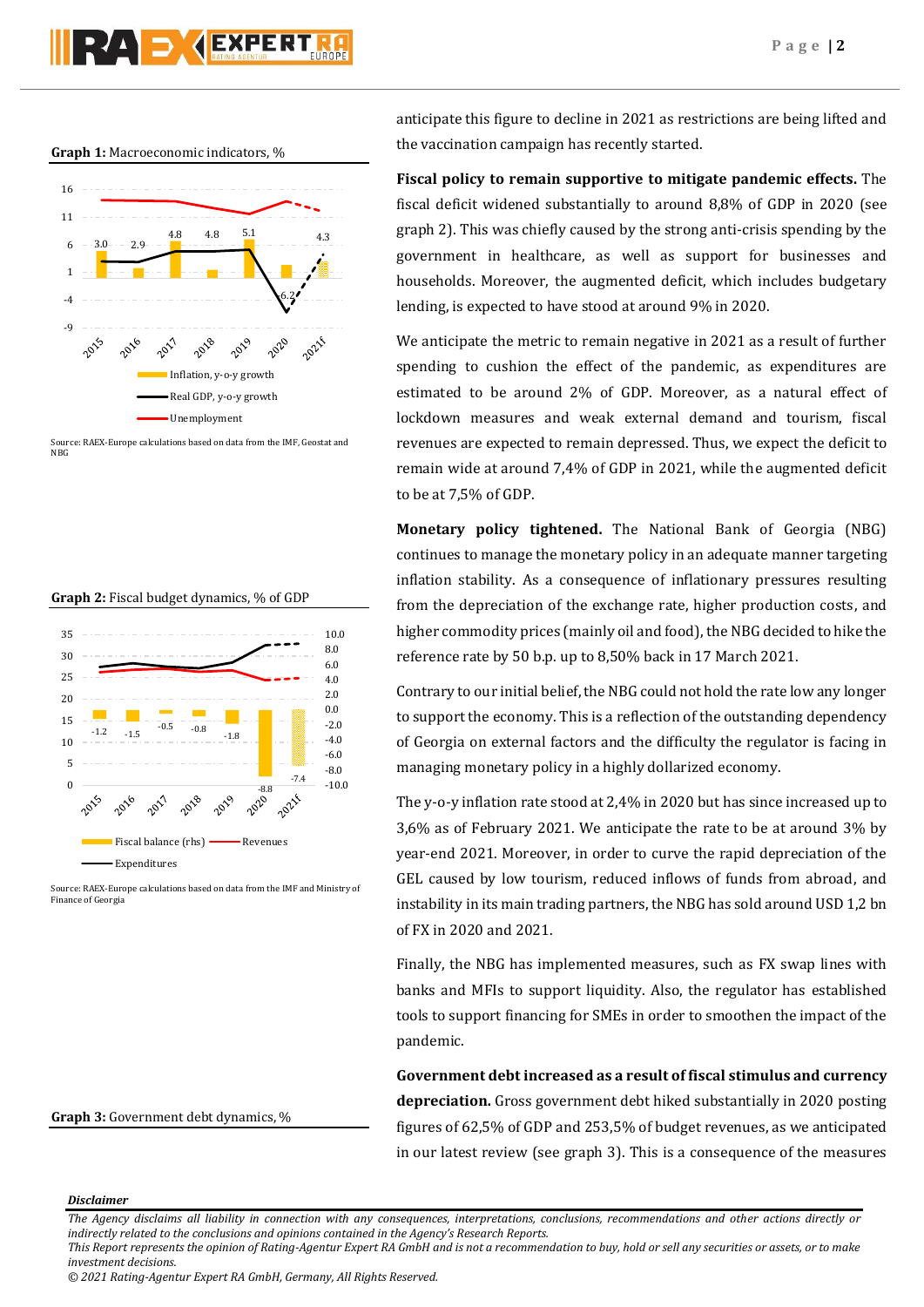



Source: RAEX-Europe calculations based on data from the IMF and Ministry of Finance of Georgia

**Graph 4:** External sector indicators, % of GDP



Source: RAEX-Europe calculations based on data from the IMF and NBG





Source: RAEX-Europe calculations based on data from the NBG and WB

## **Graph 6:** Financial dollarization, % of total

*Disclaimer* 

established by the authorities to curve the negative effect of the pandemic on the Georgian economy, the depreciation of the local currency (80% of debt is denominated in foreign currency), and the depressed nominal GDP.

The debt structure of the government remains practically unchanged. Short-term debt was about 3% of GDP in 2020. However, as previously mentioned, the share of debt denominated in the foreign currency remains high at 80% of overall debt. Despite this being mitigated by the fact that 71% of the overall public debt is owed to bilateral and multilateral creditors at favorable terms, it still carries risk in case the currency depreciation was to continue. The government has also an upcoming maturity of its Eurobond in 2021 for an amount of USD 500 m, which we anticipate will be met as the amount of government deposits is vast.

Contingent liabilities stemming from inefficient and unprofitable SOEs, as well as power purchasing agreements (PPAs) attributed to hydropower companies with attached government guarantees and public-private partnerships (PPPs) remain elevated and the risk of materialization is moderately high.

**External stance remains weak and vulnerable.** As previously mentioned, Georgia's economy is highly dependent on external factors and this has been confirmed in 2020 as the whole economy took a massive hit resulting from GEL-depreciation, a decline in exports, high commodity prices, and elevated dollarization. In 2020, both the trade of goods and services, as well as the current account deficits deteriorated substantially to 19,9% and 9,8% respectively. These indicators confirm what we have previously observed, the country's increased dependence on imports, remittances and foreign investment. In addition, the external debt of the economy hiked up to around 130% of GDP in 2020 and the banking sector remains highly dollarized.

Even though we expect better performance going forward, we do not expect external metrics to recover in the mid-term perspective. Given the lingering effect of the pandemic on the travel industry, we anticipate the tourism sector to remain depressed, remittances will remain subdued and exports will continue to stay low (see graph 4).

**Banking sector remains resilient.** We have observed mixed banking metrics in 2020, however, they have remained at overall adequate levels taking into account the current situation. By the end of 2020, the NPLs to total loans ratio stood at 2,3%, regulatory capital to risk-weighted assets decreased to 17,6%, while ROA and ROE stood at 0,2% and 1,4% (see graph 5). As mentioned in our previous review, the NBG has implemented measures to support capital and liquidity.

*The Agency disclaims all liability in connection with any consequences, interpretations, conclusions, recommendations and other actions directly or indirectly related to the conclusions and opinions contained in the Agency's Research Reports.*

*© 2021 Rating-Agentur Expert RA GmbH, Germany, All Rights Reserved.*

*This Report represents the opinion of Rating-Agentur Expert RA GmbH and is not a recommendation to buy, hold or sell any securities or assets, or to make investment decisions.*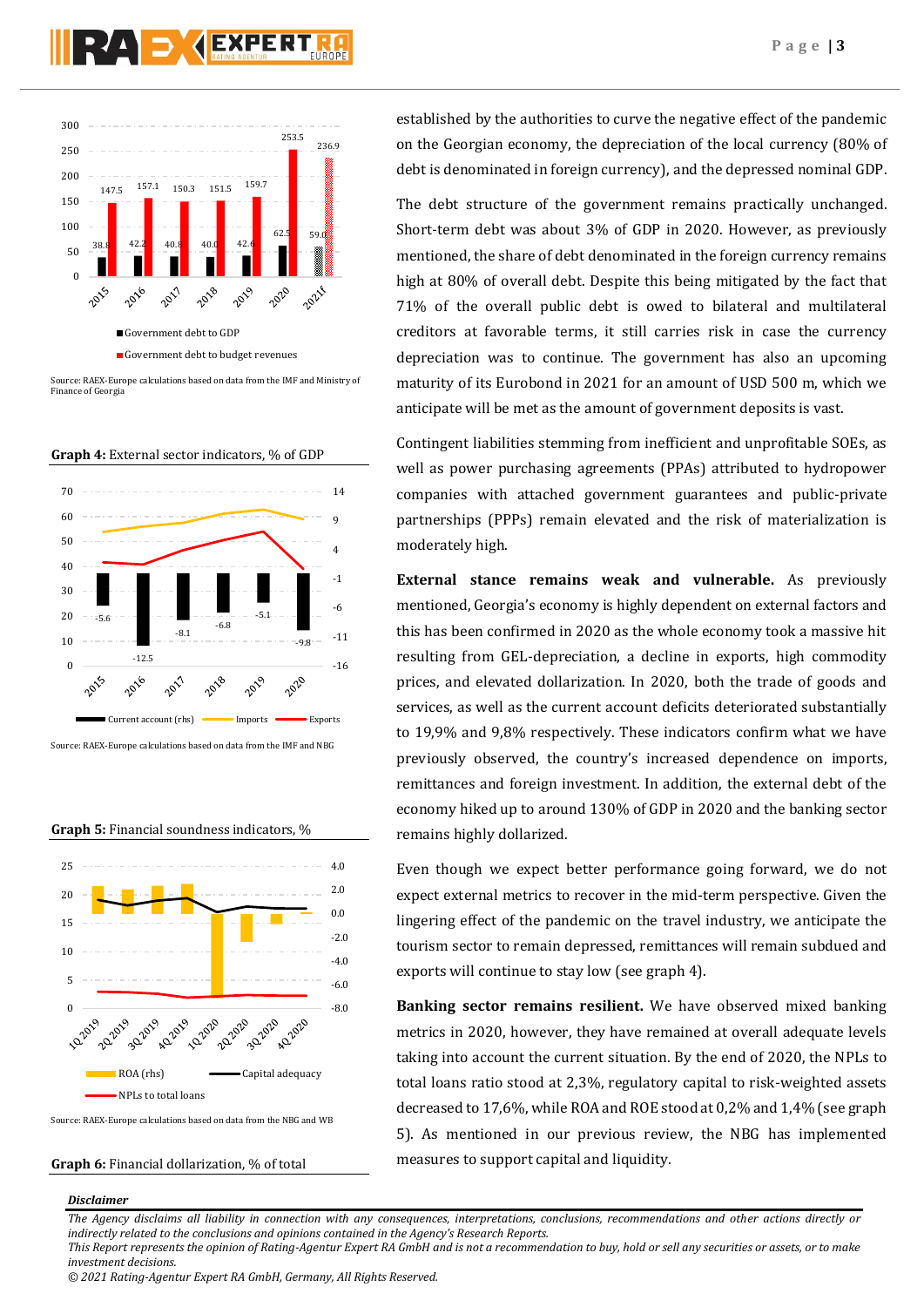

On the positive side, we have seen domestic credit and bank assets increasing in a steady manner. In 2020, we anticipate domestic credit to have stood at around 82% of GDP and banks' assets at 115% of GDP.

The banking sector's concentration remains elevated as the top three banks (TBC Bank, Bank of Georgia, and Procredit Bank) account for about 77% of the total banking system's assets, which carries negative effects for the competition level in the country. Finally, the Georgian banking system remains highly dollarized; loans and deposits in FX were equivalent to 55,1% and 62,2% of the total portfolio as of February 2021 (see graph 6).

## **Stress factors:**

- Financial dollarization remains high in Georgia; loans and deposits in FX were equivalent to 55,1% and 62,2% of total portfolio as of February 2021 (moderately weak stress-factor);
- Political risk stemming from the unresolved conflict of South Ossetia and Abkhazia with Russia (moderately weak stress-factor).

The following developments could lead to an upgrade:

- Decrease of external exposure by reducing FX-denominated debt, advancing de-dollarization measures, increasing national savings, buffering-up international reserves and further developing productive sectors of the economy in order to reduce reliance on imports;
- A substantial reduction in the amount of contingent liabilities which would reduce the overall government debt level.

The following developments could lead to a downgrade:

- Strong negative impact from the coronavirus crisis, which would negatively affect the exchange rate causing asset deterioration in the financial system and reduction in international reserves as well as economic volatility;
- Deterioration of the fiscal position by widening the fiscal deficit and increasing government debt including contingent liabilities' materialization as a result of additional spending needs due to the coronavirus crisis

## ESG Disclosure:

Inherent factors

 Quality of fiscal policy; quality of monetary policy; natural resources; natural and climatic threats; environmental threats; level of corruption, CPI; Government Effectiveness Index; quality of the business environment; position in Doing Business Ranking; level of investment in human capital, adjusted for inequality; Rule of Law Index; transparency of government policymaking Index; level of information transparency of the government; Political Stability and Absence of Violence/Terrorism Index; natural disasters, constant exposure to difficult natural conditions.

Drivers of change factors

None.

*Disclaimer* 

*The Agency disclaims all liability in connection with any consequences, interpretations, conclusions, recommendations and other actions directly or indirectly related to the conclusions and opinions contained in the Agency's Research Reports.*

*This Report represents the opinion of Rating-Agentur Expert RA GmbH and is not a recommendation to buy, hold or sell any securities or assets, or to make investment decisions.*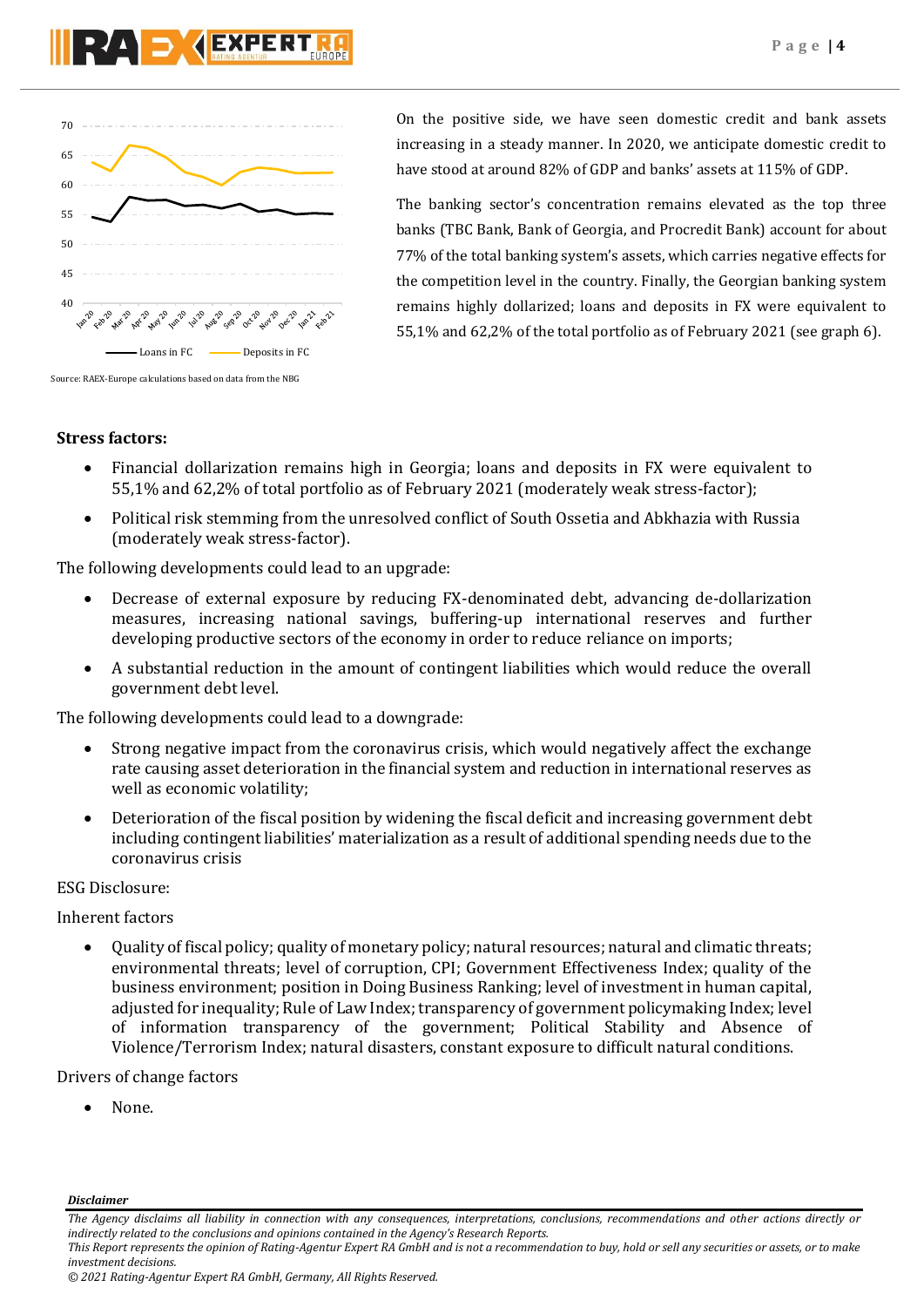

Next scheduled rating publication: 1 October 2021. The full sovereign rating calendar can be found at [Sovereign Rating Calendar 2021](https://raexpert.eu/sovereign/#conf-tab-5)

For further information contact:

Responsible expert: Hector Alvarez, Associate Director of RAEX-Europe +49 (69) 3085-45-00, ext. 1213 [alvarez@raexpert.eu](mailto:alvarez@raexpert.eu)

Reviewer: Denys Anokhov, Rating Associate of RAEX-Europe +49 (69) 3085-45-00, ext. 1212 [anokhov@raexpert.eu](mailto:anokhov@raexpert.eu)

## **Rating-Agentur Expert RA GmbH (RAEX-Europe)**

Walter-Kolb-Strasse 9-11, 60594 Frankfurt am Main, Germany +49 (69) 3085-45-00 E-mail[: info@raexpert.eu](mailto:info@raexpert.eu) [www.raexpert.eu](http://raexpert.eu/)

*Disclaimer* 

*The Agency disclaims all liability in connection with any consequences, interpretations, conclusions, recommendations and other actions directly or indirectly related to the conclusions and opinions contained in the Agency's Research Reports. This Report represents the opinion of Rating-Agentur Expert RA GmbH and is not a recommendation to buy, hold or sell any securities or assets, or to make investment decisions.*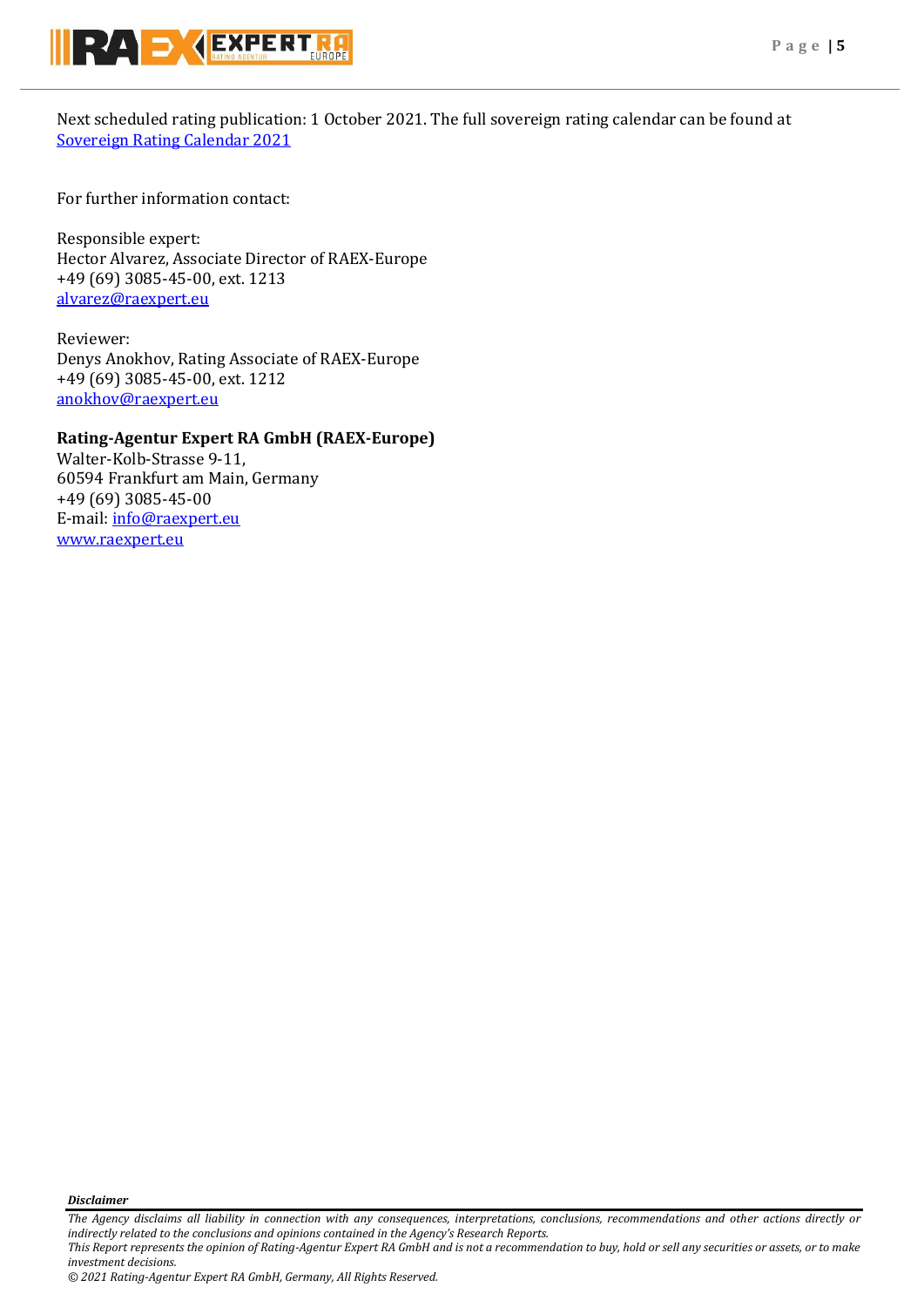## RATING HISTORY:

|             |                                                                    | <b>SGC</b>                  |                     | <b>Outlook</b>              |                     |
|-------------|--------------------------------------------------------------------|-----------------------------|---------------------|-----------------------------|---------------------|
| <b>Date</b> | <b>Review reason</b>                                               | <b>National</b><br>currency | Foreign<br>currency | <b>National</b><br>currency | Foreign<br>currency |
| 02.10.2020  | Scheduled review<br>of both types of<br>ratings for the<br>country | <b>BB</b>                   | <b>BB</b>           | Stable                      | Stable              |
| 03.04.2020  | Scheduledreview<br>of both types of<br>ratings for the<br>country  | <b>BB</b>                   | <b>BB</b>           | Stable                      | Stable              |
| 04.10.2019  | Scheduled review<br>of both types of<br>ratings for the<br>country | <b>BB</b>                   | <b>BB</b>           | Stable                      | Stable              |
| 05.04.2019  | First assignment<br>of both types of<br>ratings for the<br>country | <b>BB</b>                   | <b>BB</b>           | Stable                      | Stable              |

*Disclaimer* 

*The Agency disclaims all liability in connection with any consequences, interpretations, conclusions, recommendations and other actions directly or indirectly related to the conclusions and opinions contained in the Agency's Research Reports. This Report represents the opinion of Rating-Agentur Expert RA GmbH and is not a recommendation to buy, hold or sell any securities or assets, or to make* 

*investment decisions.*